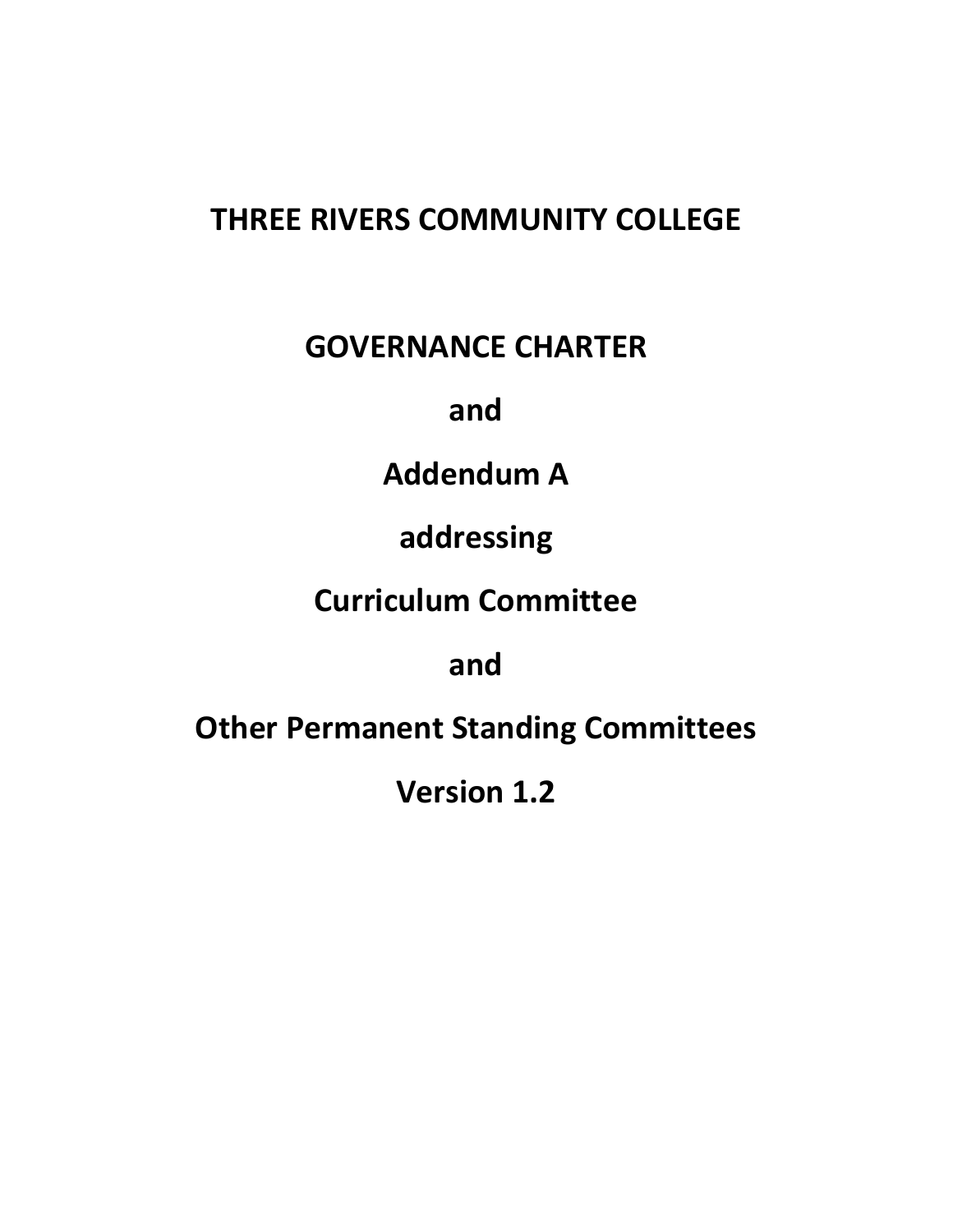#### **TABLE OF CONTENTS**

#### **GOVERNANCE CHARTER**

| Subject                                                        | Page |
|----------------------------------------------------------------|------|
|                                                                |      |
|                                                                |      |
|                                                                |      |
|                                                                |      |
|                                                                |      |
|                                                                |      |
|                                                                |      |
|                                                                |      |
|                                                                |      |
| Article VI. FACULTY SENATE, STAFF SENATE AND COLLEGE FORUMS 10 |      |

### **ADDENDUM A**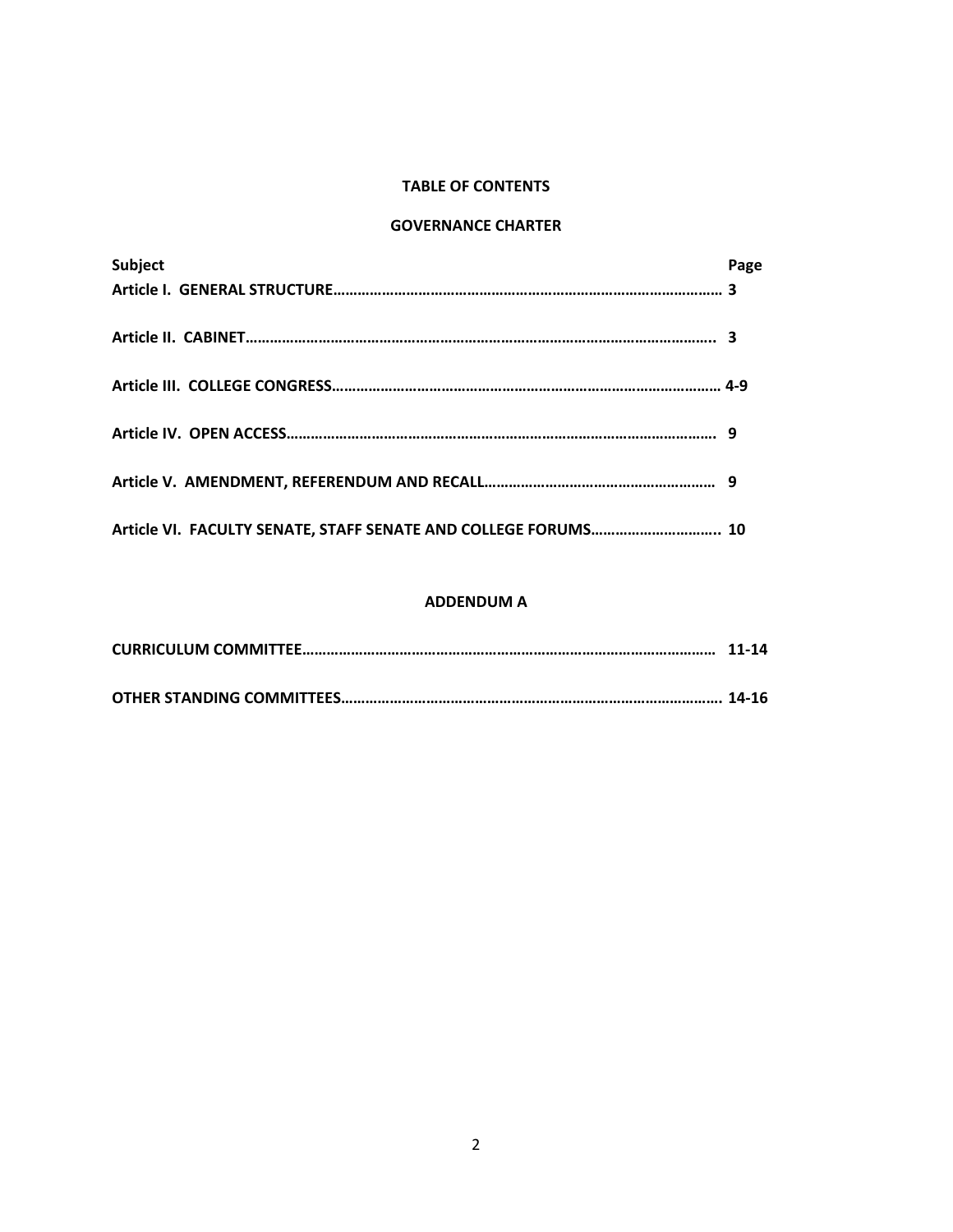## **THREE RIVERS COMMUNITY COLLEGE GOVERNANCE CHARTER**

#### **Article I. GENERAL STRUCTURE.**

Section 1. Name. The shared governance system at Three Rivers Community College is governed by the provisions of this Governance Charter.

Section 2. Composition. Shared governance is comprised of the President of the College, the Cabinet, and the College Congress.

Section 3. President. The President of the College is the Chief Executive Officer and bears final authority and responsibility for all decision‐making.

Section 4. Cabinet. The Cabinet is the advisory team that leads and coordinates the administrative day‐ to-day operation of the college in support of the college's mission as an educational institution.

Section 5. College Congress. The College Congress is the elective representative body of faculty and staff which acts as a forum for discussion of policies and making recommendations to the President.

#### **Article II. CABINET**

Section 1. Advisory Status. The Cabinet is advisory to the President.

Section 2. Meetings. The Cabinet meets regularly at the discretion of the College President in meetings chaired by the President (or his/her designee) with detailed summary meeting minutes being kept and made available to the college community in a timely fashion.

Section 3. Committees. The Cabinet and Divisions may create, modify and/or terminate standing committees, ad hoc committees, and task forces as warranted.

Section 4. Rules. The Cabinet makes and applies its own rules of procedure.

Section 5. Student Government Representative. The President of Student Government serves as a nonvoting member of the Cabinet.

Section 6. College Congress Representatives.The President of the College Congress serves as a voting member of Cabinet. The Congress Vice President and Secretary & Parliamentarian of the College Congress may participate as non‐voting members of the Cabinet.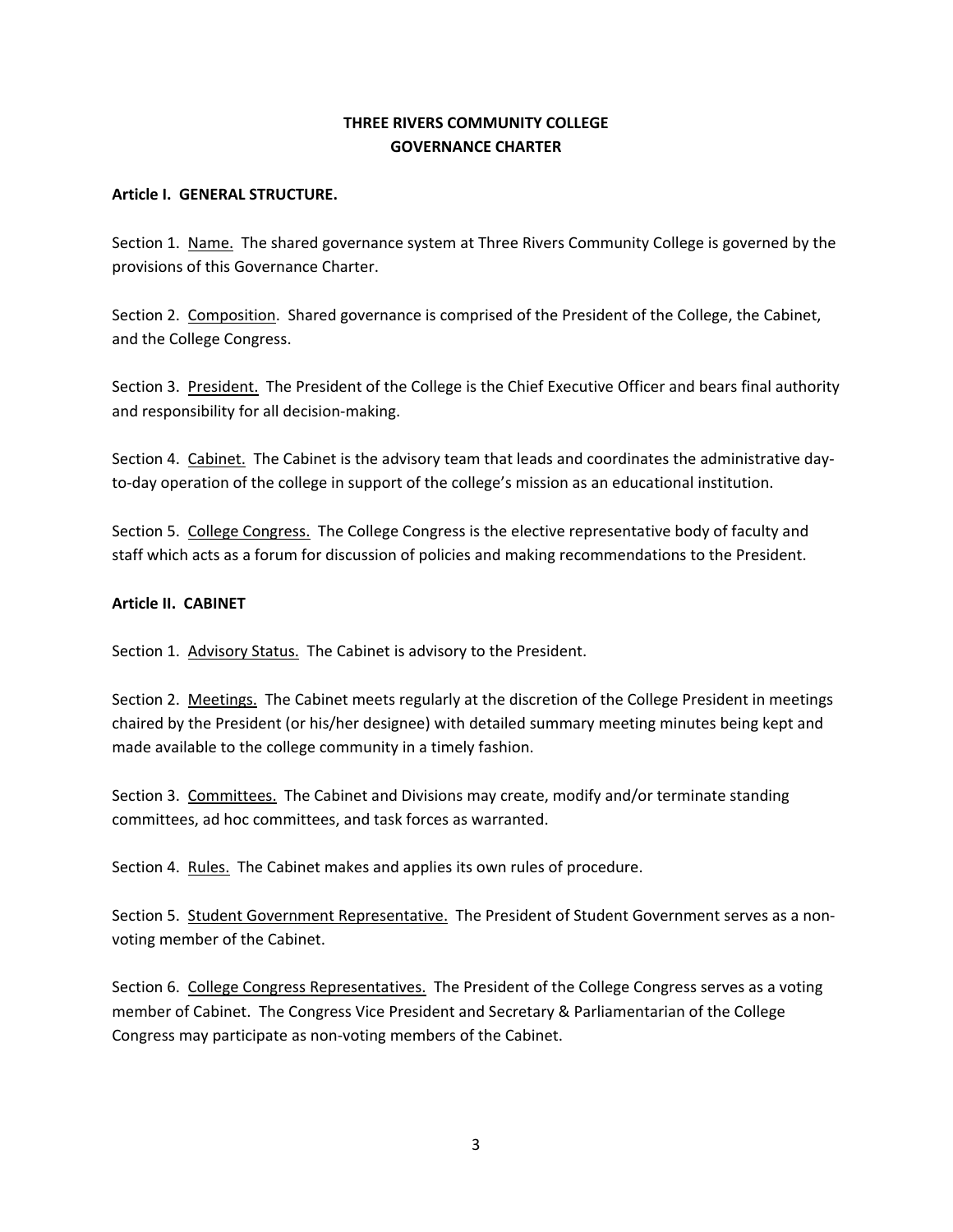#### **Article III. COLLEGE CONGRESS**

Section 1. Advisory Status. The College Congress is advisory to the President.

Section 2. Composition. The College Congress consists of twenty one (21) representatives comprised as follows:

- a. One (1) full‐time tenure track faculty member elected by and from each of the following Academic Division Departments by means of a majority vote of those eligible to vote:
	- 1) Business
	- 2) English and Communications
	- 3) Humanities and Fine Arts
	- 4) Mathematics
	- 5) Nursing & Allied Health
	- 6) Sciences
	- 7) Social Sciences
	- 8) Technologies
- b. Two (2) permanent non-managerial full-time staff members elected by and from each of the following College Divisions by means of a majority vote of those eligible to vote:
	- 1) Academics, Tutoring and Institutional Research
	- 2) Administrative Services, Human Resources and Institutional Advancement
	- 3) Information Technology and Library
	- 4) Student Services and Workforce Development
- c. Two (2) at‐large full‐time tenure track faculty members elected by and from all full‐time tenure track faculty by means of a majority vote of those eligible voters casting ballots.
- d. Two (2) at-large full-time non-managerial staff members elected by and from all full-time non‐managerial staff members by means of a majority vote of those eligible voters casting ballots.
- e. In the event the College President chooses to realign college divisions and/or departments he/she shall take into account the need for voting blocs with functional similarities, common communities of interest, and numerical equity in order to maintain proper College Congress representation consistent with this Governance Charter.
- f. An elected Student Government Representative serves as a voting member of the College Congress.

Section 4. Cabinet Representatives. Three (3) representatives of the Cabinet chosen by the College President may participate as non‐voting members of the College Congress.

Section 5. Nominations.

a. Any full-time tenure track faculty member may seek election to a faculty seat in the College Congress.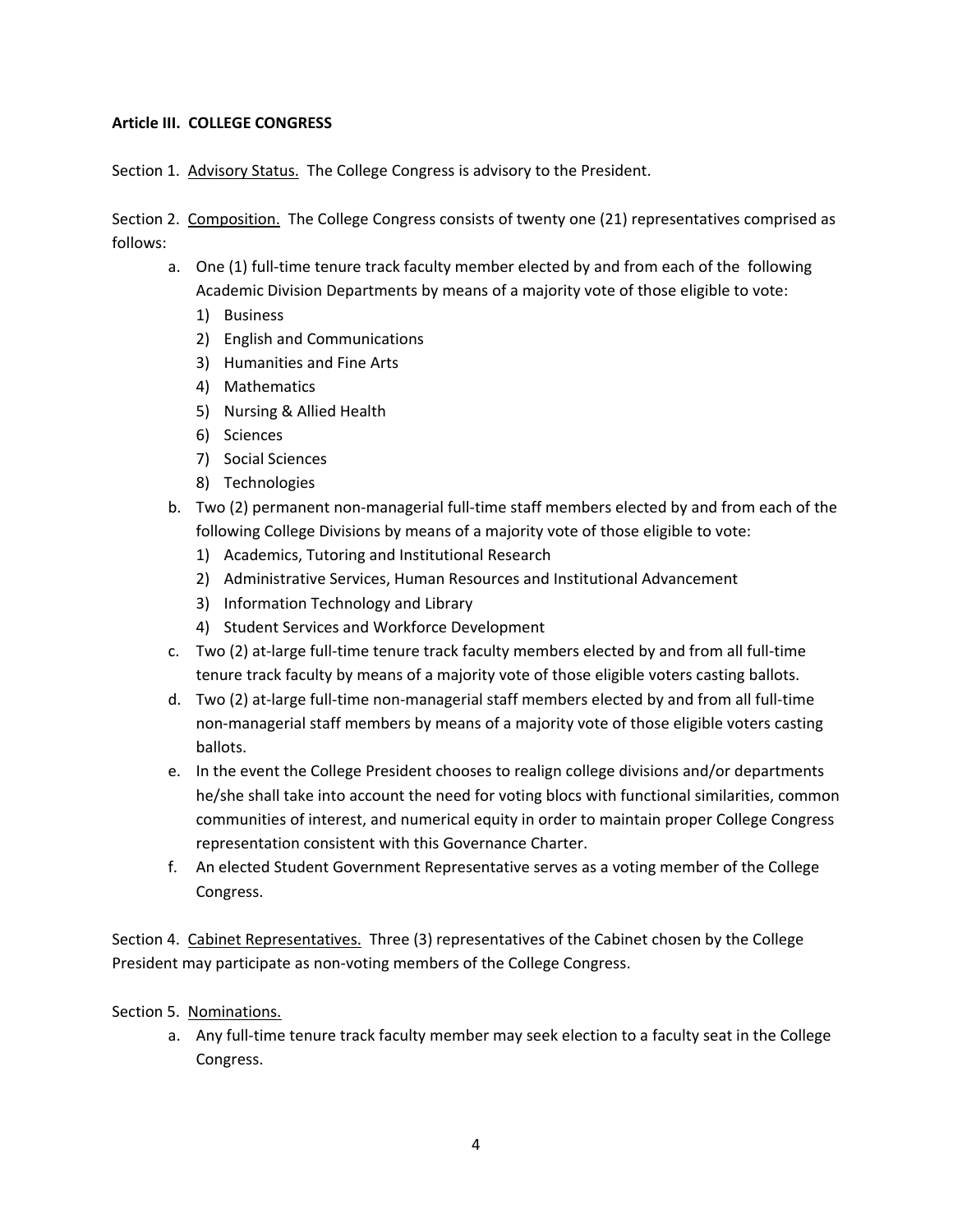- b. Any full-time non-managerial staff member may seek election to a staff seat in the College Congress.
- c. Any person eligible to serve in the College Congress may self‐nominate or be nominated by any other eligible voter (but only with the express permission of the person nominated).
- d. Nominations must be made in writing in a form to be determined by the ad hoc Election Committee.
- e. Nominations must be received by the Election Committee not earlier than March 15 nor later than April 15 for that academic year's May general election.

## Section 6. Eligible Voters.

- a. Full-time tenure-track faculty members on the date(s) the election is held may vote in the election of faculty seats in the College Congress.
- b. Full-time non-managerial staff members on the date(s) the election is held may vote in the election of staff seats in the College Congress.

## Section 7. General Election.

- a. College Congress elections are held in May of each academic year for terms beginning with the Fall semester of the next following academic year.
- b. Voting in the May general election of the College Congress is by secret ballot.

## Section 8. Election Committee.

- a. An ad hoc Election Committee is appointed by the College Congress in January of each academic year to oversee the May general elections.
- b. No candidate for a Congress seat may serve on the ad hoc Election Committee.
- c. For the first general election held under this Governance Charter the ad hoc Election Committee is created by the current Governance Council and is drawn exclusively from the pool of eligible voters as defined in this Governance Charter.

## Section 9. Terms and Vacancies.

- a. Members of the College Congress serve a term of two (2) consecutive academic years.
- b. No one may serve more than two (2) consecutive terms.
- c. There is no limit on the number of non‐consecutive terms a person may serve.
- d. In the event the general election process fails to fill all of the available College Congress seats, the College President fills the vacancies by appointment with each appointee drawn from the appropriate population to be represented.
- e. In the event a not‐at‐large Congress seat is vacated before the end of the incumbent's term, the affected department/division promptly elects a replacement to complete the term; and, failing that, the College President fills the vacancy by appointment with the appointee drawn from the appropriate population to be represented.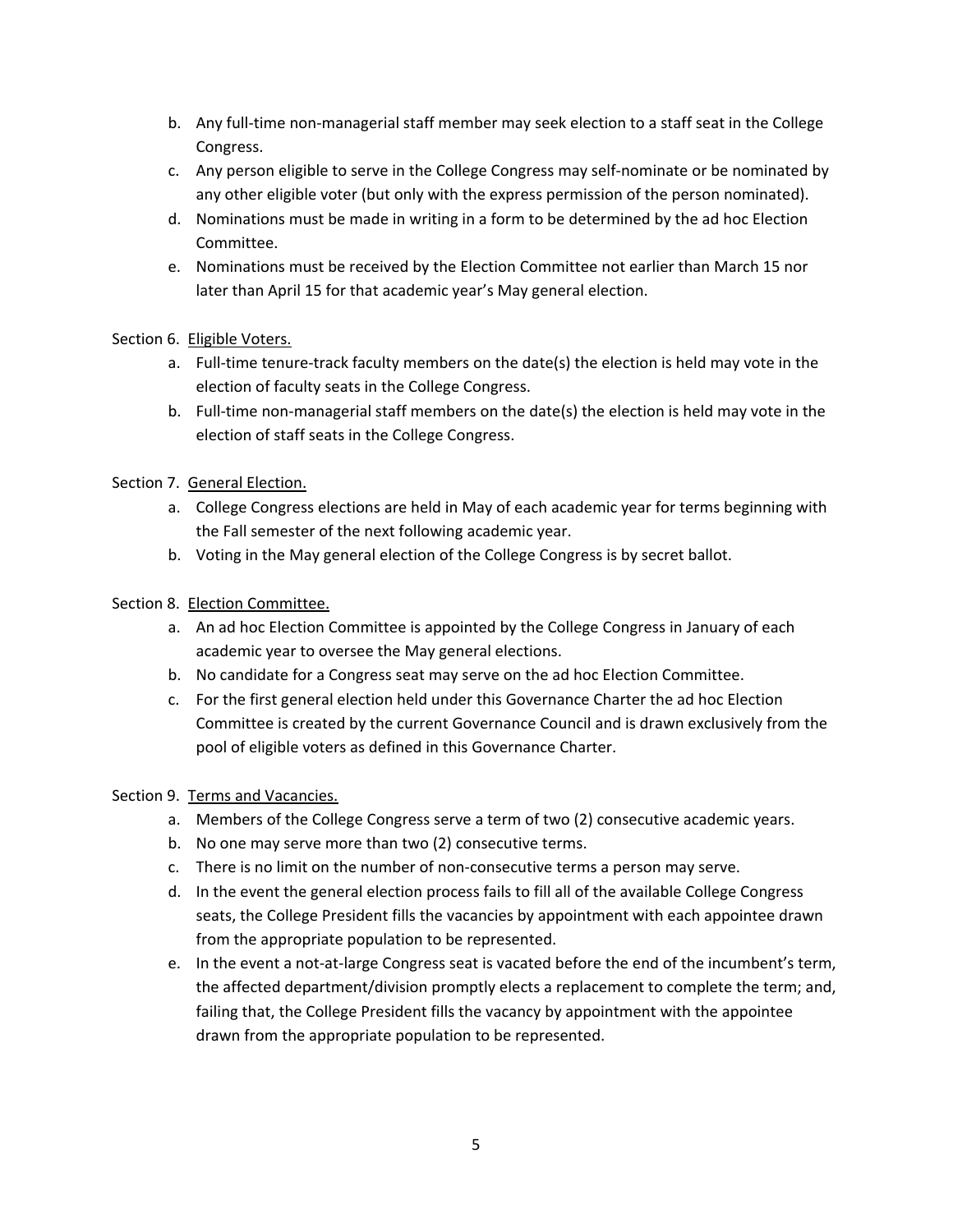- f. In the event an at-large Congress seat is vacated before the end of the incumbent's term, the Congress President fills the vacancy by appointment to complete the term with the appointee drawn from the appropriate population to be represented.
- g. For the first general election held pursuant to this Governance Charter four (4) seats pursuant to Article III, Section 2a; four (4) seats pursuant to Article III, Section 2b; one (1) seat pursuant to Article III, Section 2c; and one (1) seat pursuant to Article III, Section 2d shall serve one‐year terms with the current Governance Council deciding via random selection which departments' and divisions' representatives will serve one- and two-year terms.

## Section 10. Meetings.

- a. The College Congress meets monthly throughout the academic year and as otherwise needed.
- b. A quorum consists of eleven (11) or more voting members of the College Congress being present. A quorum count may include the Congress President.
- c. A special meeting of the College Congress may be convened by any of the following:
	- 1) The College President
	- 2) The Congress President
	- 3) Approval consisting of at least eleven (11) or more Congress representatives.
- d. Congress meetings are chaired by the Congress President who acts as a non‐voting member of the Congress except that once a vote is tallied and the proposal received only ten (10) votes, he/she may, at his/her sole discretion, cast a deciding eleventh vote.
- e. Meetings are conducted using the principles and practices of Roberts Rules of Order then in effect except that in the event of a conflict with this Governance Charter, the Governance Charter prevails.
- f. The Congress Secretary & Parliamentarian interprets Roberts Rules of Order and his/her decision is final and binding on all parties.
- g. A meeting agenda is made available by the Congress Secretary & Parliamentarian to the college community not less than three (3) calendar days before a regular Congress meeting; and as practicable before any special meeting of the Congress.
- h. Detailed summary minutes of each meeting of the College Congress are kept by the Secretary and Parliamentarian (or his/her designee) and made available to the college community in a timely fashion.

## Section 11. Congress Officers.

- a. At the first meeting of each academic year the College Congress elects a President, Vice‐ President, and Secretary & Parliamentarian from the ranks of the College Congress.
- b. Each officer serves a one-year term but may be removed from office at any time by a twothirds majority vote consisting of fourteen (14) or more voting members and for just cause shown.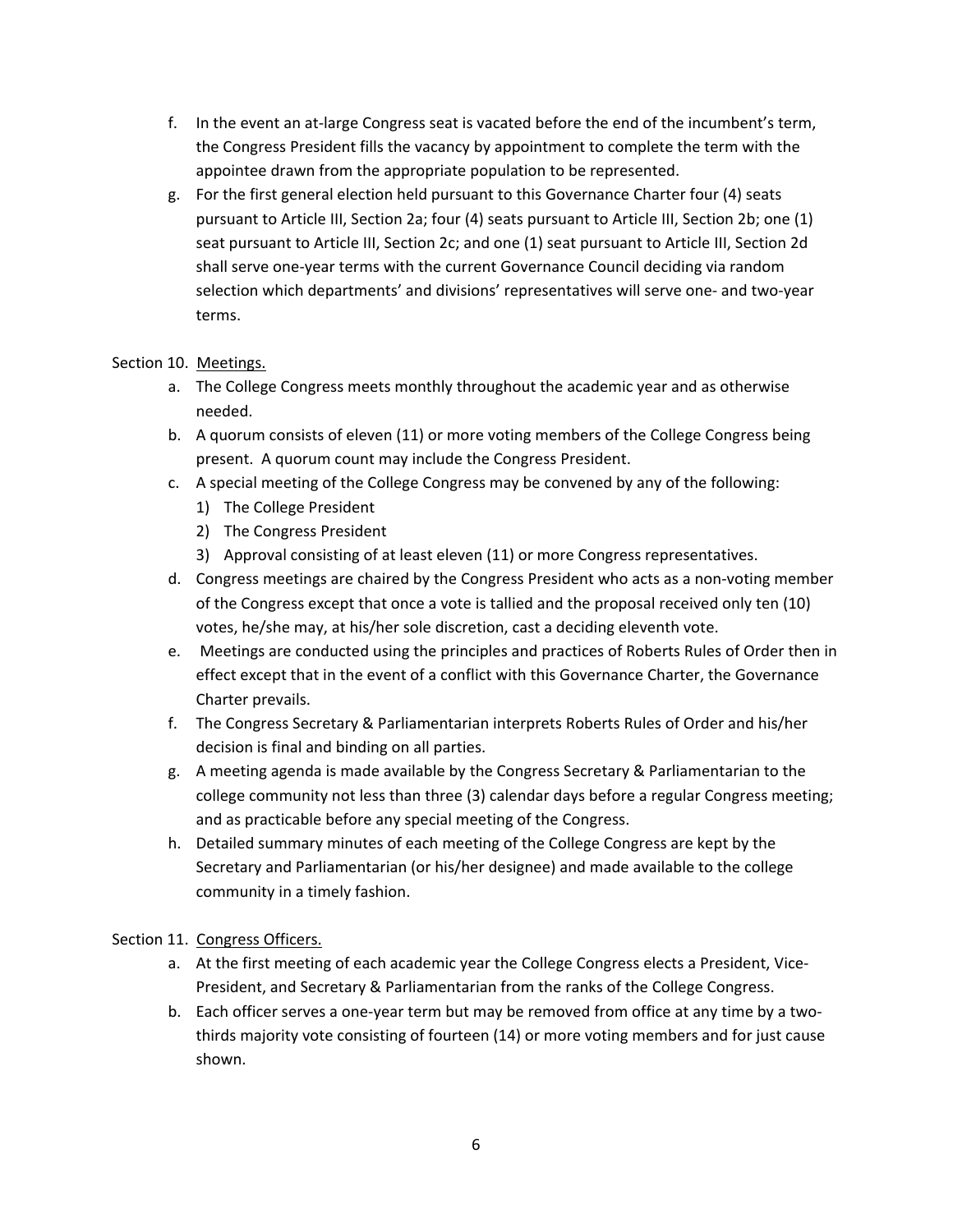Section 12. Majority Vote. Any action and/or recommendation of the College Congress requires, at a minimum, a majority consisting of eleven (11) or more Congress representatives.

### Section 13. Congress Voting.

- a. Voting in the College Congress is by a show of hands except when:
	- 1) the Congress President, or
	- 2) a majority consisting of eleven (11) or more Congress representatives may require a secret ballot.
- b. The identity of the person making a motion, seconding the motion, and the numerical result of every vote of the College Congress is recorded in the meeting minutes.

### Section 14. Proposals.

- a. For purposes of this Governance Charter the term "proposal" includes matters that might reasonably result in some recommendation and/or action; matters for general discussion where no immediate action and/or recommendation is reasonably expected; or, matters presented for information purposes only.
- b. The Congress President and/or any current voting member(s) of the College Congress may make proposal(s).
- c. Proposals must be made in writing in a form determined acceptable by the College Congress and delivered to the Congress Vice‐President.
- d. Proposals must be submitted not less than seven (7) calendar days nor more than thirty (30) calendar days before the next regularly scheduled meeting of the College Congress (except for agenda denial appeals which must be received not less than three (3) calendar days before the meeting).
- e. The Vice‐President promptly forwards each proposal to the Congress President and Secretary & Parliamentarian for consideration by all three Congress officers. The Congress officers determine by majority vote if a proposal is appropriate for consideration by the full Congress.
- f. The decision of the Congress officers is delivered by the Vice-President in writing to the petitioner not less than five (5) calendar days before the next regularly scheduled meeting of the College Congress.
- g. If the Congress officers decline to place a proposal, or any portion thereof, on the Congress agenda, written notice of the denial to the petitioner includes the reasons for the decision whereupon the petitioner may appeal any denial to the full Congress by separate proposal to be received by the Congress Vice President no less than three (3) calendar days before the next regularly scheduled meeting of the College Congress. Upon a majority vote consisting of eleven (11) or more Congress representatives the proposal is added to the next following regular meeting agenda of the full College Congress.
- h. A proposal may be withdrawn by the petitioner at any time before it is voted on by the College Congress.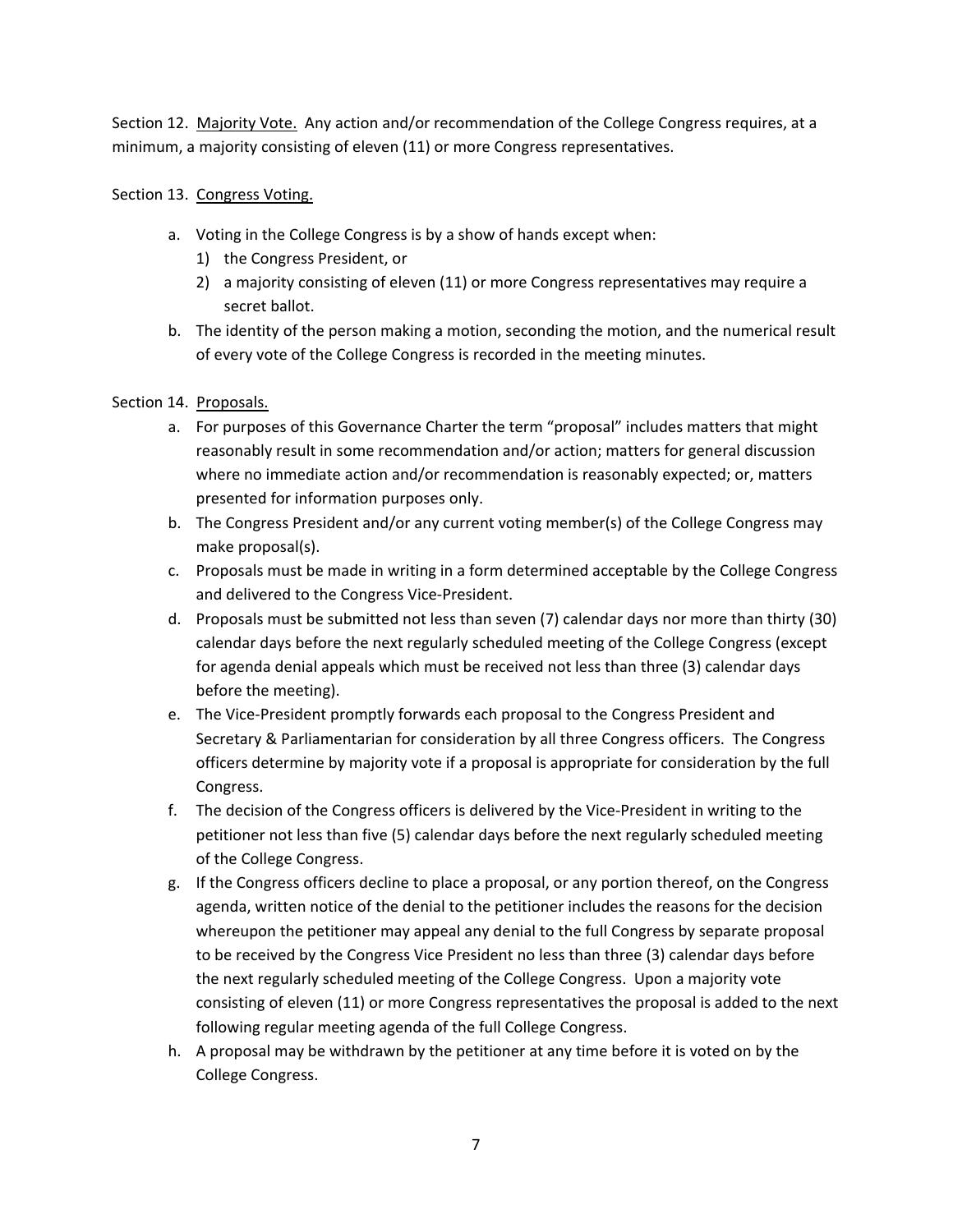i. All proposals and Congress officer decisions are made available to the college community in a timely fashion.

### Section 15. Congress Resolutions.

- a. Every action and/or recommendation of the College Congress is reduced to writing in the form of a Congress Resolution.
- b. As appropriate, Congress Resolutions are submitted to the College President by the Secretary and Parliamentarian in a timely fashion but not more than twenty‐one (21) calendar days from the date the Resolution is passed.
- c. All Congress Resolutions are made available to the college community in a timely fashion by the Secretary and Parliamentarian.

## Section 16. Presidential Action.

- a. It is respectfully requested that the College President make every reasonable effort to provide a written response addressed to the Congress President within thirty (30) calendar days of receipt of each College Congress Resolution.
- b. Written responses of the College President are made available to the college community in a timely fashion by the Congress Secretary & Parliamentarian.

Section 17. Waiting Period. Any proposal, or any portion thereof, brought before the College Congress which is voted on and fails to attain a majority vote may not be brought back to the College Congress any earlier than the next following academic year; and only upon a showing of significantly changed circumstances warranting reconsideration.

## Section 18. Ad Hoc Committees and Task Forces.

- a. The College Congress may establish, modify and/or terminate ad hoc committees and task forces as warranted but shall maintain not more than a combined total of ten (10) such ad hoc committees and task forces at any one time.
- b. Such ad hoc committees and task forces may establish their own rules of procedure but must, at a minimum, meet regularly; post agendas a reasonable time in advance of each meeting; and, maintain detailed summary minutes and a complete record of actions, recommendations and proceedings, all of which are made available to the college community in a timely fashion.

#### Section 19. Permanent Standing Committees.

- a. The College Congress charters up to eight (8) permanent standing committees including the following:
	- 1) Curriculum
	- 2) Professional Development
	- 3) Student Support and Advising
	- 4) Community Support and Involvement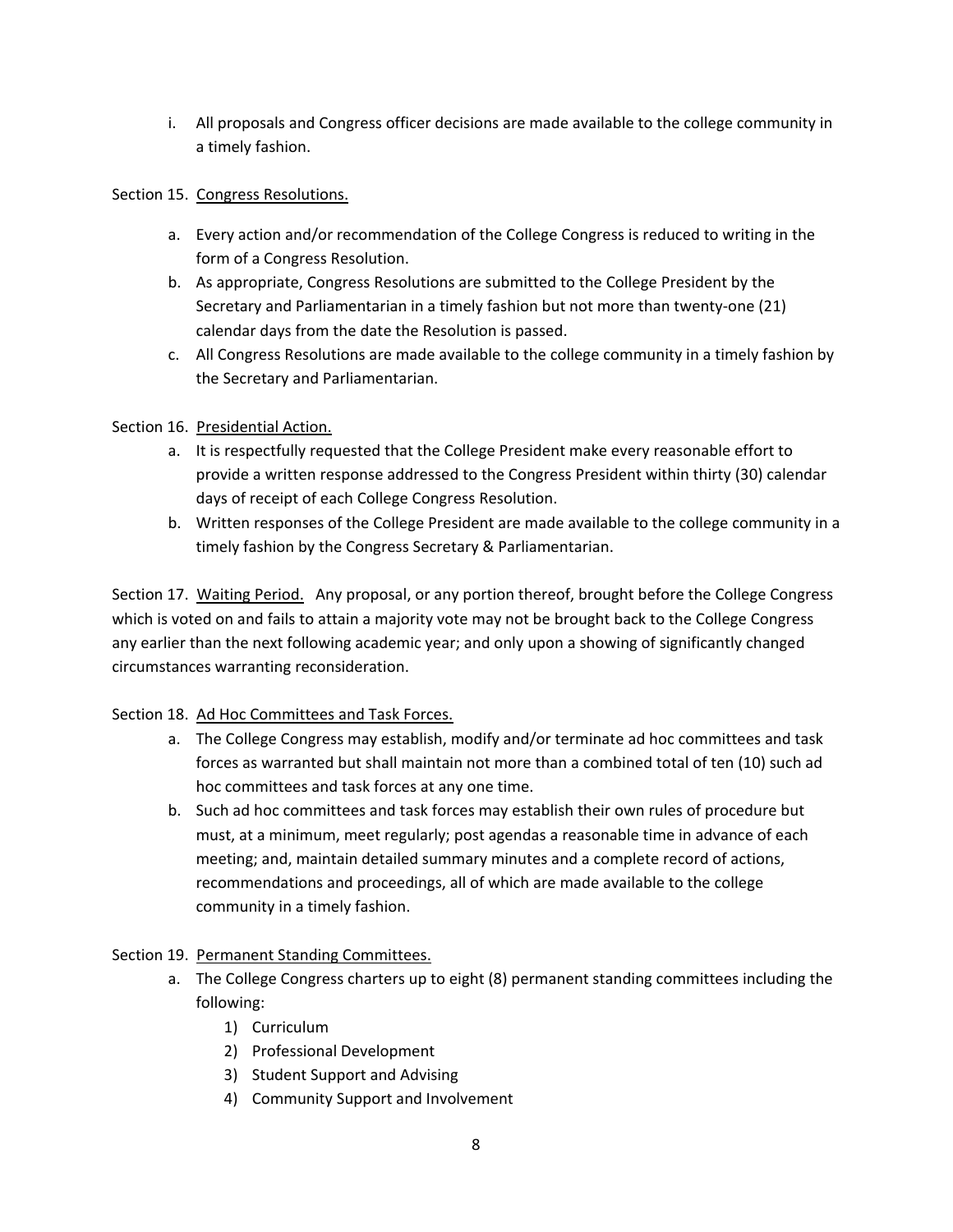- b. Details addressing the charge, makeup, jurisdiction and procedures of permanent standing committees are set forth in Addendum A to this Governance Charter. By reference hereto Addendum A is incorporated into and becomes a part of this Governance Charter as though fully rewritten herein.
- c. In the event of a jurisdictional dispute between and/or among permanent committees, the Chairs of the affected committees shall meet promptly to resolve the matter. If the Chairs cannot come to agreement, the matter is presented to the Congress Officers. The majority decision of the Congress Officers is final and binding on all parties.
- d. In the event that a permanent committee's charge overlaps with that of a collectively bargained committee ("union committee"), the union committee retains its full collectively bargained authority and the permanent committee shall work co-operatively with the union committee.

#### **Article IV. OPEN ACCESS**

Section 1. Open Meetings. All meetings of any body referenced in this Governance Charter are open to all college employees.

Section 2. Observers. Those not having official business before the body attend only as quiet observers.

#### **Article V. AMENDMENT, REFERENDUM AND RECALL**

#### Section 1. Process.

- a. Any change in this Governance Charter can be made only by a vote consisting of not less than fourteen (14) Congress representatives whereupon the matter is put to a vote of the entire college community (meaning all full-time tenure track faculty and all permanent fulltime non-managerial employees of the college on the date of the referendum vote).
- b. Upon a majority vote of votes cast, the change is approved.
- c. Beginning with the Academic Year 2020‐21 and every five (5) academic years thereafter, the College Congress shall commission an ad hoc Governance Charter Review Task Force consisting exclusively of members of the college community to review the then current Governance Charter and make recommendations, as warranted, to amend, update, or otherwise revise and/or change the Governance Charter.
- d. Upon a majority vote of those represented, any Congress representative may be removed from office at any time for any reason.
- e. Upon a two-thirds majority vote consisting of fourteen (14) or more Congress representatives, a Congress representative may be removed from office at any time for just cause shown.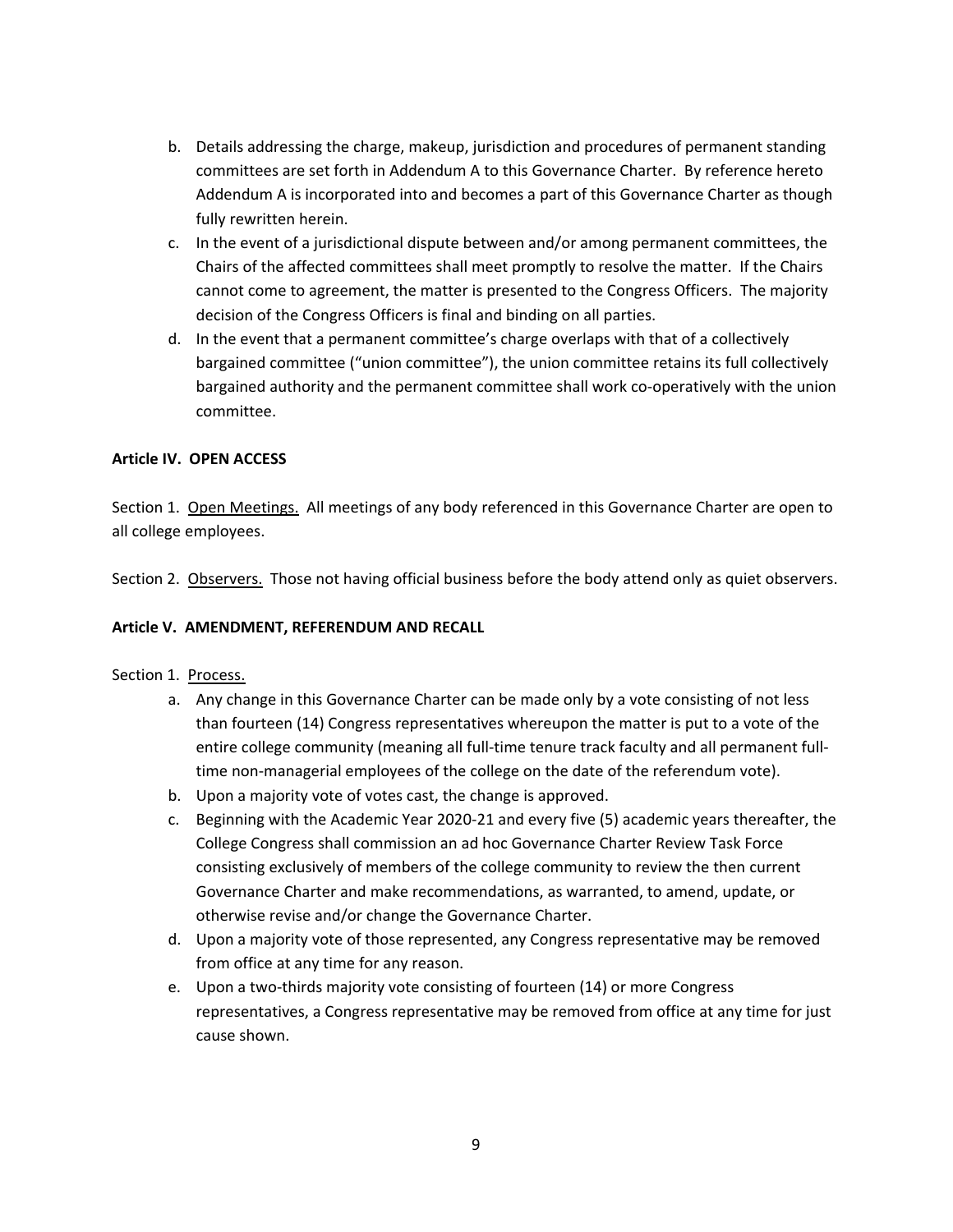### **Article VI. FACULTY SENATE, STAFF SENATE AND COLLEGE FORUMS**

Section 1. Faculty Senate. The faculty members of the College Congress meet collectively with all faculty at least twice per semester to discuss and receive input on issues relevant to governance of the college.

Section 2. Staff Senate. The staff members of the College Congress meet collectively with all staff members at least once per semester to discuss and receive input on issues relevant to governance of the college.

Section 3. College Forum. The College Congress holds a College Forum where all members of the Congress shall meet collectively with the college community at least once per academic year to discuss and receive input on issues relevant to governance of the college.

Section 4. Senate / Forum Votes. Majority votes by a show of hands of those in attendance at a senate or forum serve to advise and guide the actions and recommendations of the College Congress.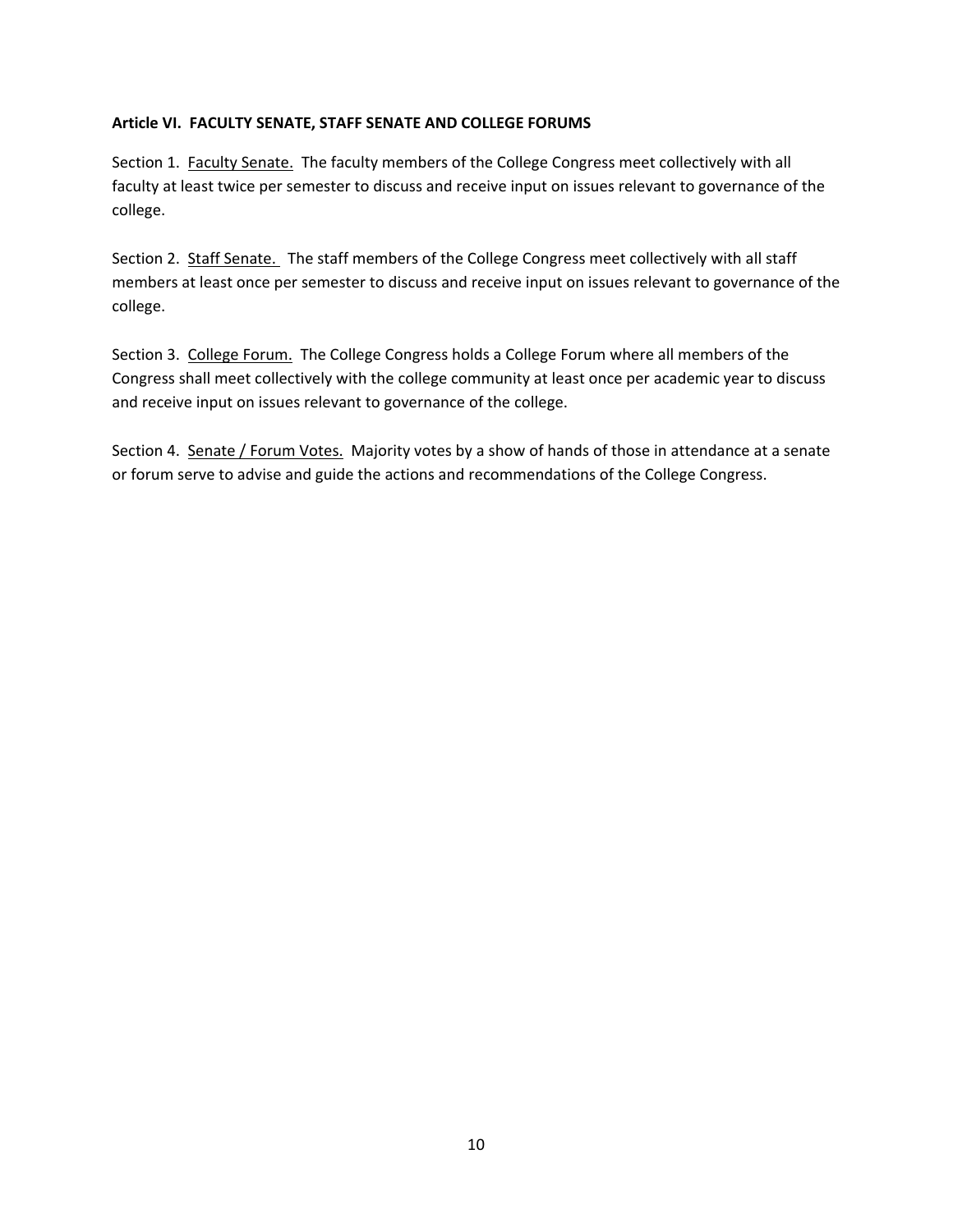## **THREE RIVERS COMMUNITY COLLEGE GOVERNANCE CHARTER ADDENDUM A PERMANENT STANDING COMMITTEES**

#### **CURRICULUM COMMITTEE**

Section 1. Name. The College Congress charters the Curriculum Committee ("Committee") as a permanent, standing committee.

Section 2. Charge. The Committee is charged with oversight of and making recommendations to the College President and College Congress relating to:

- a. Curriculum design and implementation;
- b. College catalog course, program and related content;
- c. Course additions, deletions and titles;
- d. Course prerequisites;
- e. Course descriptions;
- f. Program additions, changes and deletions for both newly proposed and existing programs of study;
- g. Academic assessment;
- h. Academic accreditation;
- i. Such other academic matters that would reasonably fall within what is typically accepted within the academic community as encompassing curriculum and/or academic matters.

## Section 3. Composition.

- a. Voting members of the Committee consist of one (1) representative selected by and from each of the academic division departments listed in Article III, Section 2a of the Governance Charter and one representative from Student Services consisting of either the Registrar or a Professional Advisor / Counselor with each representative serving a one (1) year term and with no limit on the number of terms that may be served. However, a member may be removed at any time for any reason by a majority vote of the department represented or by a two-thirds vote of the Committee consisting of six (6) or more voting members and for just cause shown.
- b. The Student Services' voting representative shall have a Master's degree, teaching experience, and a minimum of one year full-time service at the College. The Advising / Counseling Department will select a Curriculum Committee representative annually to serve with the Registrar. The Registrar and the selected Professional Advisor / Counselor will serve as the voting member on an alternating annual basis.
- c. Serving members of the College Congress may not serve as voting members of the Committee.

## Section 4. Chairperson.

a. At the first meeting of the Committee each year the voting members elect a Chair by majority vote consisting of five (5) or more votes and serves a one (1) year term with no limit on the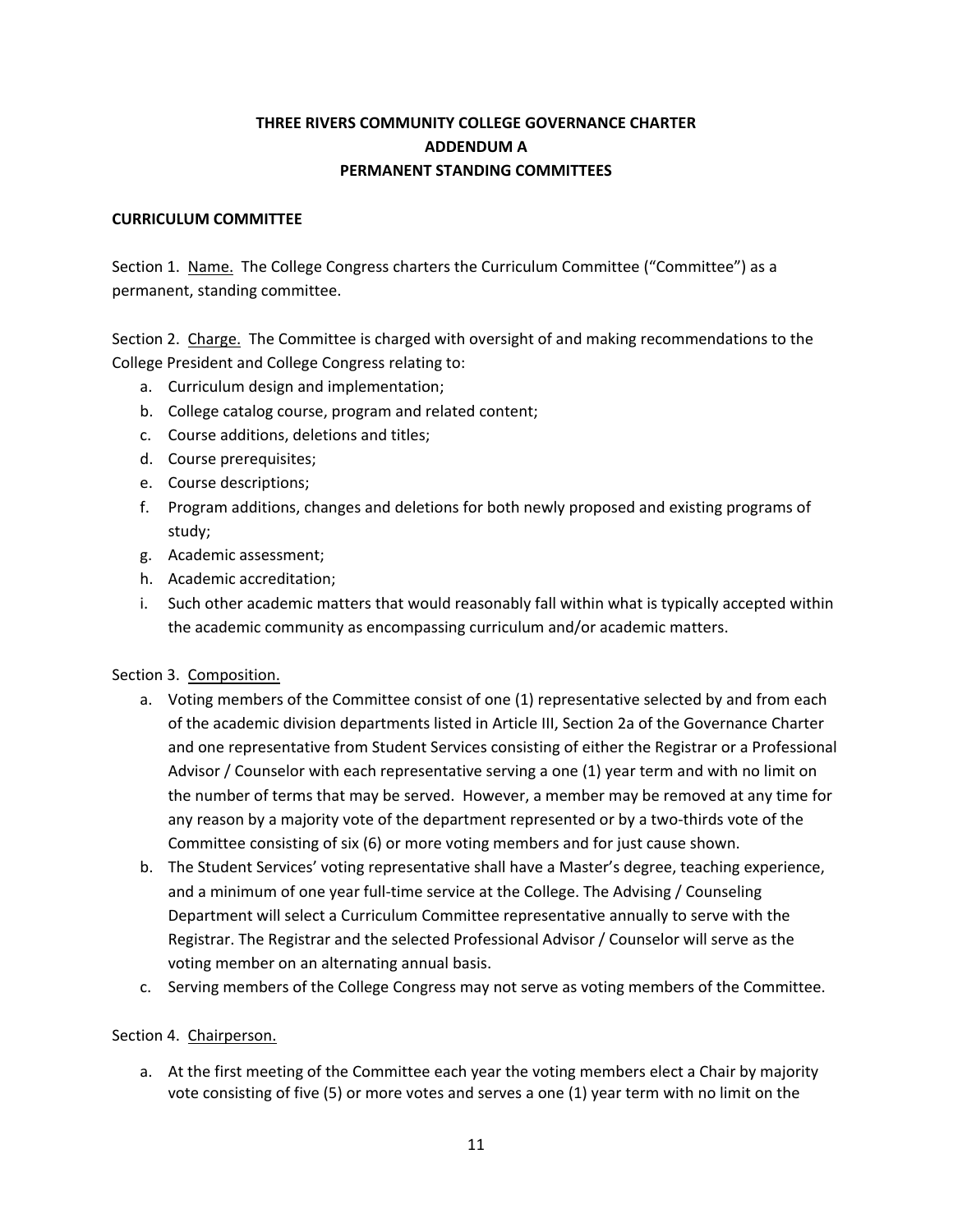number of terms that may be served. However, the Chair may be removed at any time by a two-thirds majority vote of the Committee consisting of six (6) or more voting members and for just cause shown.

b. The Chair serves as a non‐voting member of the Committee, except that once a vote is tallied and the proposal received only four (4) votes, he/she may, at his/her sole discretion, cast a deciding fifth vote.

#### Section 5. Academic Dean.

- a. The Academic Dean serves as a permanent non‐voting member of the Committee.
- b. Ministerial and administrative matters including but not necessarily limited to agendas, meeting minutes, handouts, committee resolutions, meeting times and locations, class schedules, program reviews and other ministerial and administrative matters are handled through the Office of the Academic Dean working in cooperation with the Committee Chair as needed.

#### Section 6. Ex Officio Members.

- a. The Assistant to the Academic Dean and the Registrar or Advisor / Counseling alternating representative, or their designees, serve as non‐voting members of the Curriculum Committee.
- b. By majority vote the Committee may add or delete other ex-officio non-voting members.

### Section 7. Meetings.

- a. The Committee meets monthly throughout the academic year and otherwise as convened by the Committee Chair or the Academic Dean.
- b. A quorum consists of five (5) or more voting members being present. A quorum count may include the Committee Chair.
- c. Meetings are conducted using the principles and practices of Roberts Rules of Order then in effect, except that in the event of a conflict between the Rules and the Governance Charter, the Charter prevails.
- d. The Chair or his/her designee interprets Roberts Rules of Order and his/her decision is binding on all parties.
- e. A meeting agenda is made available to the college community through the Office of the Academic Dean not less than three (3) calendar days before a regular meeting, and as practicable before any special meeting.
- f. Detailed summary minutes of each meeting of the Committee are kept and made available to the college community in a timely fashion through the Office of the Academic Dean.

Section 8. Majority Vote. Any action and/or recommendation of the Committee requires a majority vote consisting of five (5) or more voting members.

#### Section 9. Voting.

a. Voting in the Committee is by a show of hands.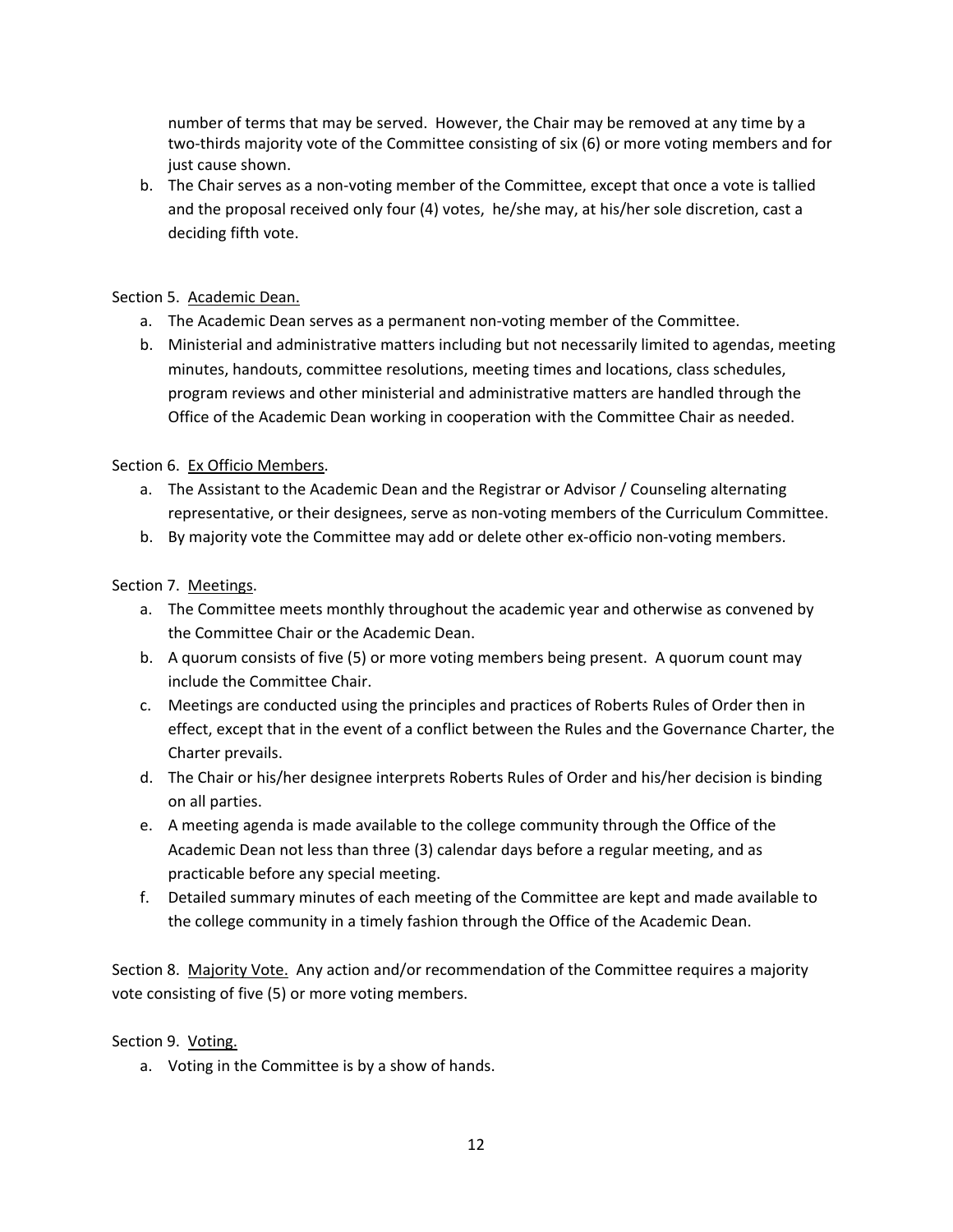b. The identity of the person making each motion; the person seconding the motion; and the numerical result of each vote of the Committee is recorded in the meeting minutes.

## Section 10. Proposals.

- a. Proposals take the form of action items; discussion items; or information only items.
- b. The Chair, any voting member(s) of the Committee and/or the Academic Dean may make proposal(s) to the Committee.
- c. Proposals must be made in writing addressed to the Chair and delivered to the Office of the Academic Dean in such form as determined by the applicable authority (TRCC, BOR, DHE, etc.).
- d. Proposals must be received by the Office of the Academic Dean not less than seven (7) calendar days nor more than thirty (30) calendar days before the next regularly scheduled meeting of the Committee (except for agenda denial appeals which must be received not less than three (3) calendar days before the meeting).
- e. The Chair, in consultation with the Academic Dean, reviews proposed agenda items and determines if appropriate for inclusion.
- f. If the Chair, in consultation with the Academic Dean, decides not to include a proposal, or any portion thereof, on the agenda the Chair informs the petitioner of the reasons for the decision not less than five (5) calendar days before the next regularly scheduled meeting of the Committee.
- g. If a petitioner's request is denied inclusion on the agenda, he/she may appeal the decision of the Chair to the full Committee and upon a vote of five (5) or more voting members the proposal will be included on the agenda for the next following regularly scheduled meeting of the Committee.
- h. Any proposal may be withdrawn by the petitioner before it is voted upon.
- i. All proposals, resolutions, vetoes, remands and actions and/or recommendations of the Committee are made available in a timely fashion to the college community through the Office of the Academic Dean.

## Section 11. Task Forces.

- a. By majority vote the Committee may create task forces as warranted.
- b. Any task force shall continue for not more than four (4) consecutive semesters including the semester within which it is created.

## Section 12. Actions, Recommendations and Vetoes.

- a. Actions and/or recommendations of the Committee are reduced to writing in the form of Committee Resolutions.
- b. All Committee Resolutions are provided to the College President and the Congress President in a timely fashion.
- c. If the College Congress fails to remand a Committee Resolution by means of a two‐thirds majority vote consisting of fourteen (14) or more Congress representatives within thirty (30) calendar days of the Resolution's receipt, the Committee Resolution is deemed approved.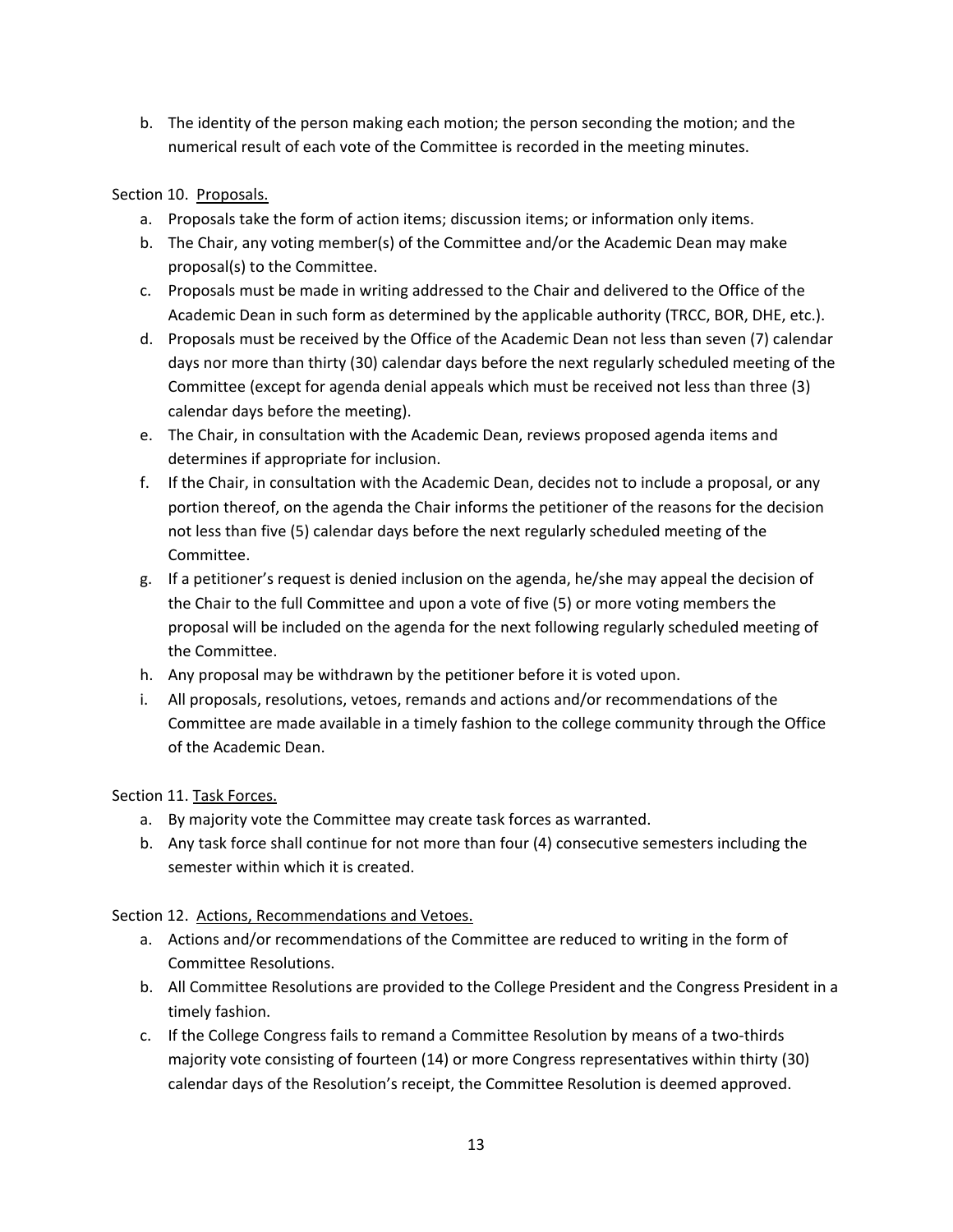- d. If the College President fails to veto or remand a Committee Resolution within thirty (30) calendar days of the Resolution's receipt the Committee Resolution is deemed approved. This time limit may be reasonably extended with notice to the Committee Chair.
- e. Remands shall be in writing addressed to the Chair of the Curriculum Committee and set forth the reasons for the remand whereupon the Committee shall reconsider the matter consistent with the content of the Remand.
- f. Vetoes shall be in writing addressed to the Chair of the Curriculum Committee and set forth the reasons for the veto.
- g. Only an entire Resolution may be vetoed or remanded.

## **OTHER STANDING COMMITTEES**

Section 1. Named Committees. The College Congress charters the following as permanent, standing committees:

- a. Professional Development
- b. Student Support and Advising
- c. Community Support and Involvement

Section 2. Additional Standing Committees. In addition to the Curriculum Committee and those named in Section 1, the College Congress may charter up to four (4) additional permanent standing committees.

Section 3. Application. The provisions of this "OTHER STANDING COMMITTEES" portion of this Addendum A apply to all permanent standing committees chartered pursuant to Sections 1 and/or 2 above.

Section 4. Charge. The Committee is charged with oversight of and making recommendations to the College President and College Congress relating to:

- a. Professional Development. The Committee is charged with oversight and making recommendations to the College President and College Congress relating to the professional development of faculty and/or staff as well as the fostering of transparency, inclusiveness and good communications between and among the college community as a whole.
- b. Student Support and Advising. The Committee is charged with oversight and making recommendations to the College President and College Congress relating to all matters regarding the providing of support and advising to the college's students aimed at better ensuring student retention, success, graduation and a fulfilling college experience.
- c. Community Support and Involvement. The Committee is charged with oversight and making recommendations to the College President and College Congress relating to all matters aimed at expanding college support of the community and involvement in community affairs.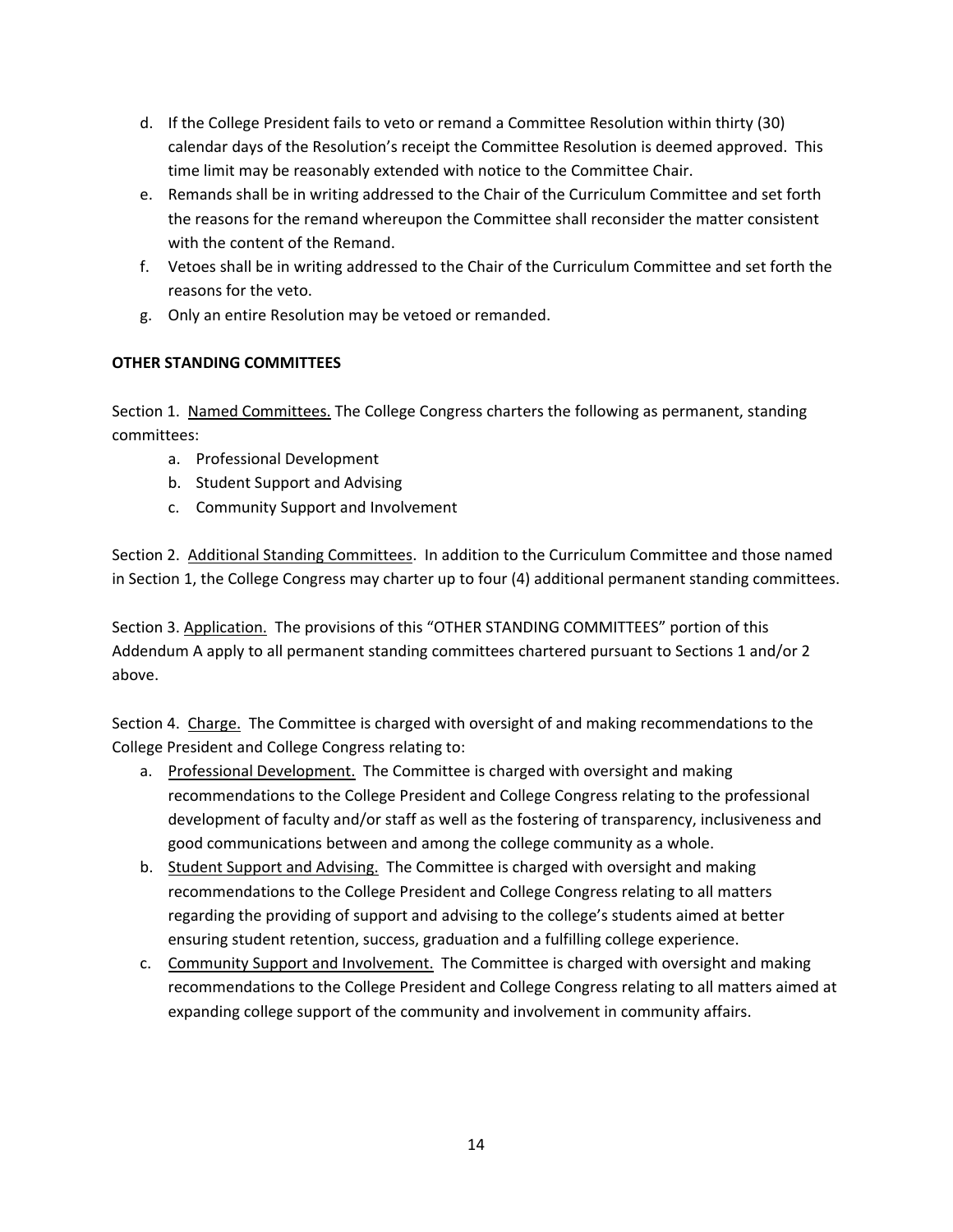### Section 5. Composition.

- a. Voting members of the Committee consist of a minimum of six (6) members with every reasonable effort made to include equitable representation from both faculty and staff. No committee may exceed twelve (12) voting members. By majority vote of the then serving voting members eligible to vote, membership of the Committee may be expanded or reduced consistent with the minimum and maximum limitations set forth herein.
- b. Each voting member serves a one (1) year term with no limit on the number of terms that may be served. A member may be removed at any time by a two-thirds majority vote of the Committee members eligible to vote and for just cause shown.
- c. Serving members of the Congress may not serve as voting members of the Committee.

## Section 6. Chairperson.

- a. At the first meeting of the Committee each year the voting members elect a Chair by majority vote of all those eligible to vote and serves a one (1) year term with no limit on the number of terms that may be served. However, the Chair may be removed at any time by a two‐thirds majority vote of the Committee members eligible to vote and for just cause shown.
- b. The Chair serves as a non‐voting member of the Committee, except that once a vote is tallied and the proposal is one vote short of a majority, he/she may, at his/her sole discretion, cast a deciding vote.

Section 7. Ex Officio Members. The Committee may add or delete ex officio non‐voting members to the Committee as warranted.

#### Section 8. Meetings.

- a. The Committee meets regularly throughout the academic year and otherwise as convened by the Committee Chair.
- b. A quorum consists of a majority of the voting members being present.
- c. Meetings are conducted using the principles and practices of Roberts Rules of Order then in effect, except that in the event of a conflict between the Rules and the Governance Charter, the Charter prevails.
- d. The Chair or his/her designee interprets Roberts Rules of Order and his/her decision is binding on all parties.
- e. A meeting agenda is made available to the college community not less than three (3) calendar days before a regular meeting, and as practicable before any special meeting.
- f. Detailed summary minutes of each meeting of the Committee are kept and made available to the college community in a timely fashion.

Section 9. Majority Vote. Any action and/or recommendation of the Committee requires a majority vote of all those eligible to vote